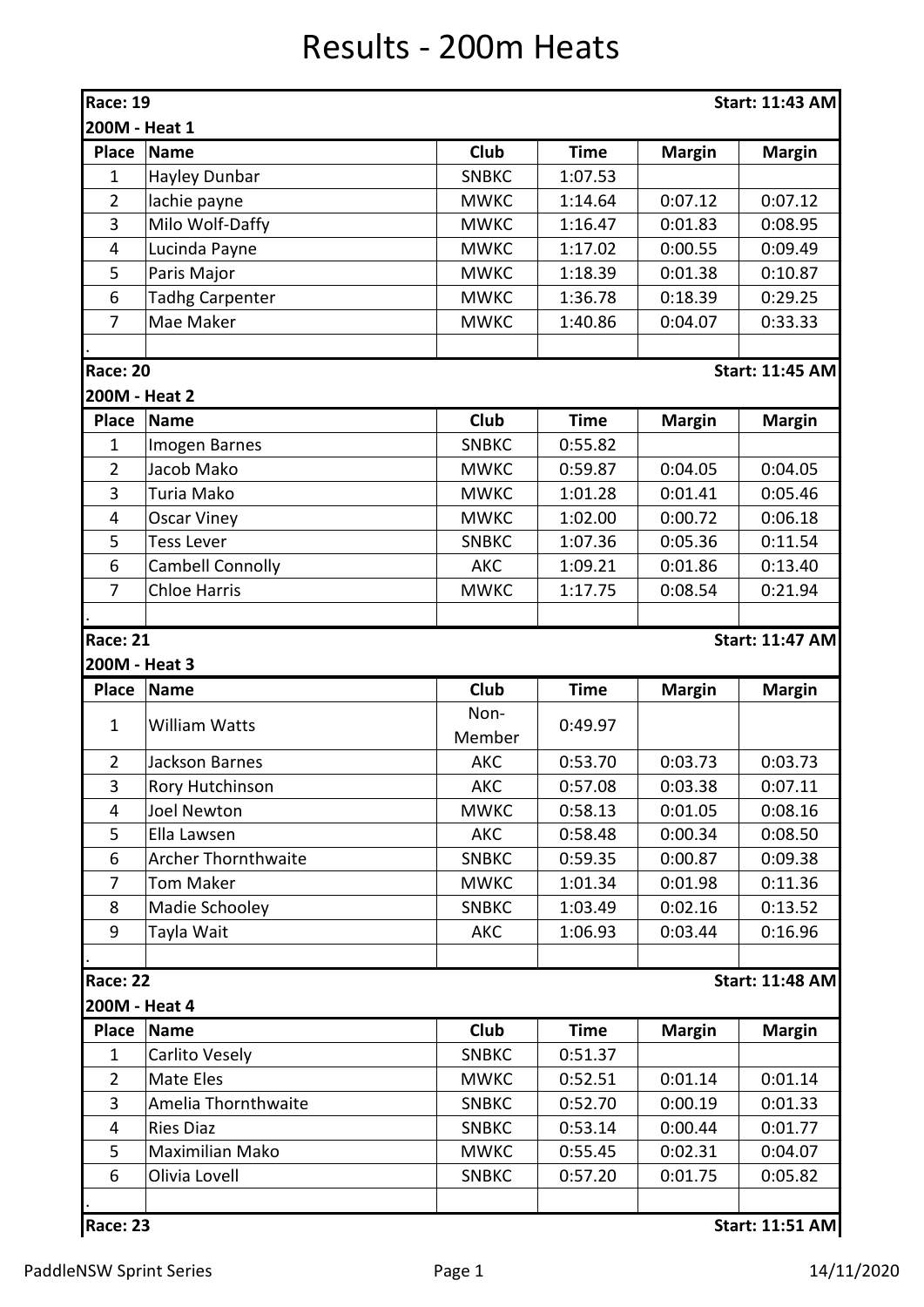## Results - 200m Heats

|                                           | 200M - Heat 5                   |                   |             |               |                        |  |  |  |
|-------------------------------------------|---------------------------------|-------------------|-------------|---------------|------------------------|--|--|--|
| <b>Place</b>                              | <b>Name</b>                     | Club              | <b>Time</b> | <b>Margin</b> | <b>Margin</b>          |  |  |  |
| $\mathbf{1}$                              | Guy robinson                    | <b>SNBKC</b>      | 0:45.40     |               |                        |  |  |  |
| $\overline{2}$                            | Alexander Raikuna               | <b>SNBKC</b>      | 0:48.00     | 0:02.59       | 0:02.59                |  |  |  |
| 3                                         | Zoe Shirdon                     | <b>SNBKC</b>      | 0:49.55     | 0:01.55       | 0:04.15                |  |  |  |
| 4                                         | Isabelle Rupenovic              | <b>SNBKC</b>      | 0:50.49     | 0:00.94       | 0:05.09                |  |  |  |
| 5                                         | Hanako Greuter                  | <b>SNBKC</b>      | 0:51.69     | 0:01.20       | 0:06.29                |  |  |  |
| 6                                         | Clea Jordi                      | <b>SNBKC</b>      | 0:52.10     | 0:00.41       | 0:06.70                |  |  |  |
| 7                                         | Evelyn Ritchie                  | <b>SNBKC</b>      | 0:52.63     | 0:00.54       | 0:07.23                |  |  |  |
| 8                                         | Jack Vaughan                    | AKC               | 0:56.29     | 0:03.65       | 0:10.88                |  |  |  |
| <b>Race: 24</b>                           |                                 |                   |             |               | <b>Start: 11:53 AM</b> |  |  |  |
| 200M - Heat 6                             |                                 |                   |             |               |                        |  |  |  |
| <b>Place</b>                              | <b>Name</b>                     | Club              | <b>Time</b> | <b>Margin</b> | <b>Margin</b>          |  |  |  |
| 1                                         | Alex Conley                     | Salty             | 0:46.87     |               |                        |  |  |  |
|                                           |                                 | Paddlers          |             |               |                        |  |  |  |
| $\overline{2}$                            | Daniel Sharkey                  | <b>SNBKC</b>      | 0:47.16     | 0:00.30       | 0:00.30                |  |  |  |
| 3                                         | <b>Riley Clarke</b>             | Salty<br>Paddlers | 0:47.37     | 0:00.20       | 0:00.50                |  |  |  |
| 4                                         | Sascha Taurins                  | <b>SNBKC</b>      | 0:48.24     | 0:00.87       | 0:01.37                |  |  |  |
| 5                                         | Georgia Weston                  | <b>SNBKC</b>      | 0:48.63     | 0:00.39       | 0:01.77                |  |  |  |
| 6                                         | Daniel Rupenovic                | <b>SNBKC</b>      | 0:48.85     | 0:00.22       | 0:01.98                |  |  |  |
| $\overline{7}$                            | Rosie Brennan                   | <b>SNBKC</b>      | 0:49.30     | 0:00.45       | 0:02.44                |  |  |  |
| 8                                         | Tamsyn Gould                    | AKC               | 0:50.59     | 0:01.28       | 0:03.72                |  |  |  |
|                                           |                                 |                   |             |               |                        |  |  |  |
| <b>Race: 25</b>                           |                                 |                   |             |               | <b>Start: 11:55 AM</b> |  |  |  |
| 200M - Heat 7                             |                                 |                   |             |               |                        |  |  |  |
| <b>Place</b>                              | <b>Name</b>                     | Club              | <b>Time</b> | <b>Margin</b> | <b>Margin</b>          |  |  |  |
| $\mathbf{1}$                              | Viliam Mako                     | <b>MWKC</b>       | 0:40.84     |               |                        |  |  |  |
| $\overline{2}$                            | <b>Charles Heaton-Armstrong</b> | Salty<br>Paddlers | 0:41.57     | 0:00.73       | 0:00.73                |  |  |  |
| 3                                         | Jacob Wilson                    | <b>SNBKC</b>      | 0:42.93     | 0:01.36       | 0:02.09                |  |  |  |
| 4                                         | William Bryant                  | Salty<br>Paddlers | 0:43.84     | 0:00.90       | 0:03.00                |  |  |  |
| 5                                         | Alisa van der Kwartel           | <b>SNBKC</b>      | 0:44.38     | 0:00.55       | 0:03.54                |  |  |  |
| 6                                         | Natalia Drobot                  | <b>AKC</b>        | 0:44.76     | 0:00.38       | 0:03.92                |  |  |  |
| $\overline{7}$                            | Lily Fitzgerald                 | Salty<br>Paddlers | 0:48.85     | 0:04.09       | 0:08.01                |  |  |  |
| 8                                         | <b>STEVEN KILDEA</b>            | Salty<br>Paddlers | 0:49.76     | 0:00.91       | 0:08.92                |  |  |  |
|                                           |                                 |                   |             |               |                        |  |  |  |
| <b>Race: 26</b><br><b>Start: 11:57 AM</b> |                                 |                   |             |               |                        |  |  |  |
| 200M - Heat 8                             |                                 |                   |             |               |                        |  |  |  |
| <b>Place</b>                              | <b>Name</b>                     | Club              | <b>Time</b> | <b>Margin</b> | <b>Margin</b>          |  |  |  |
| $\mathbf{1}$                              | Dylan Littlehales               | AKC               | 0:39.94     |               |                        |  |  |  |
| $\overline{2}$                            | Jarrah Sheppard                 | <b>SNBKC</b>      | 0:40.78     | 0:00.84       | 0:00.84                |  |  |  |
| $\overline{3}$                            | Lucas Raikuna                   | <b>SNBKC</b>      | 0:41.73     | 0:00.95       | 0:01.79                |  |  |  |